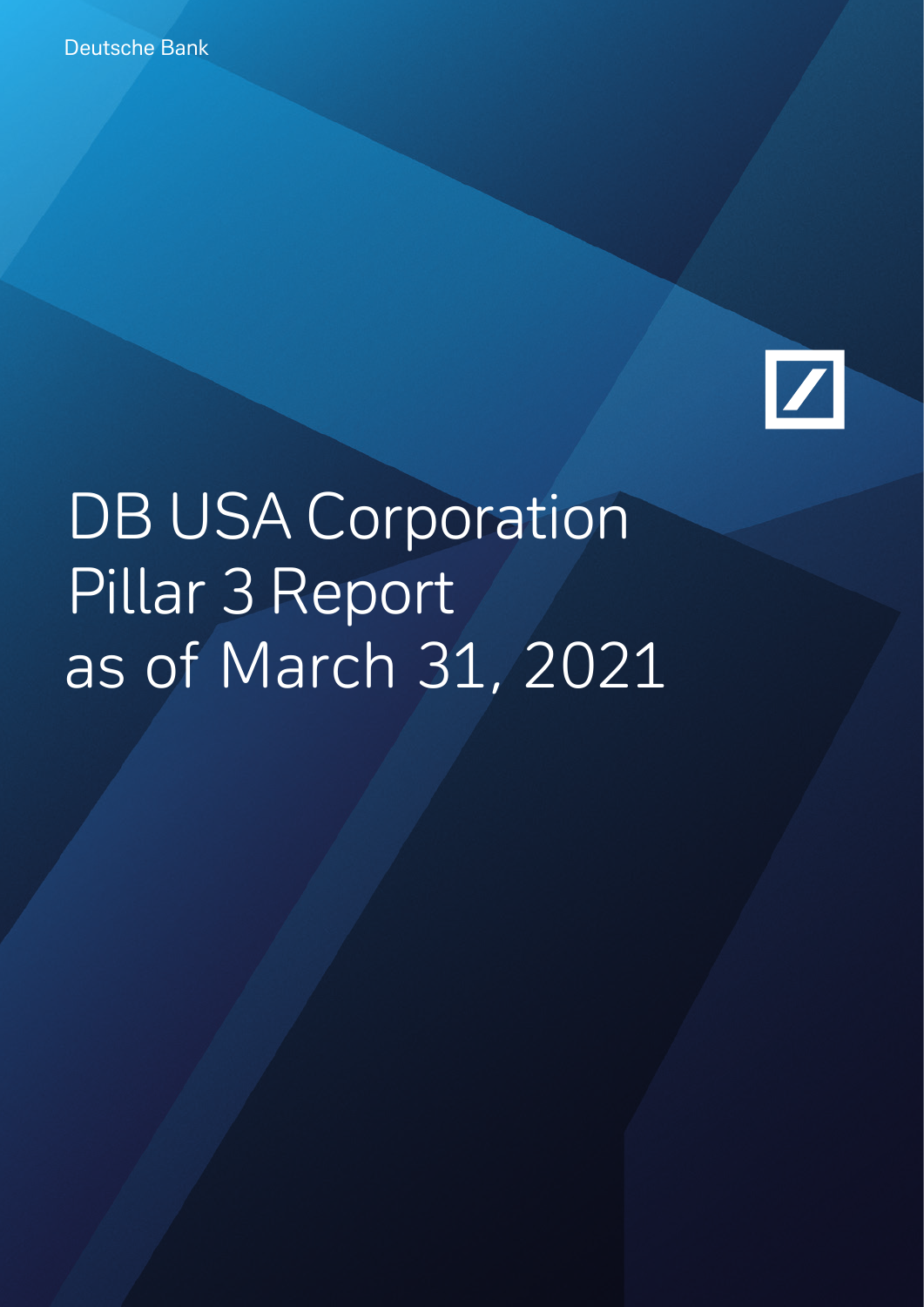#### **Contents**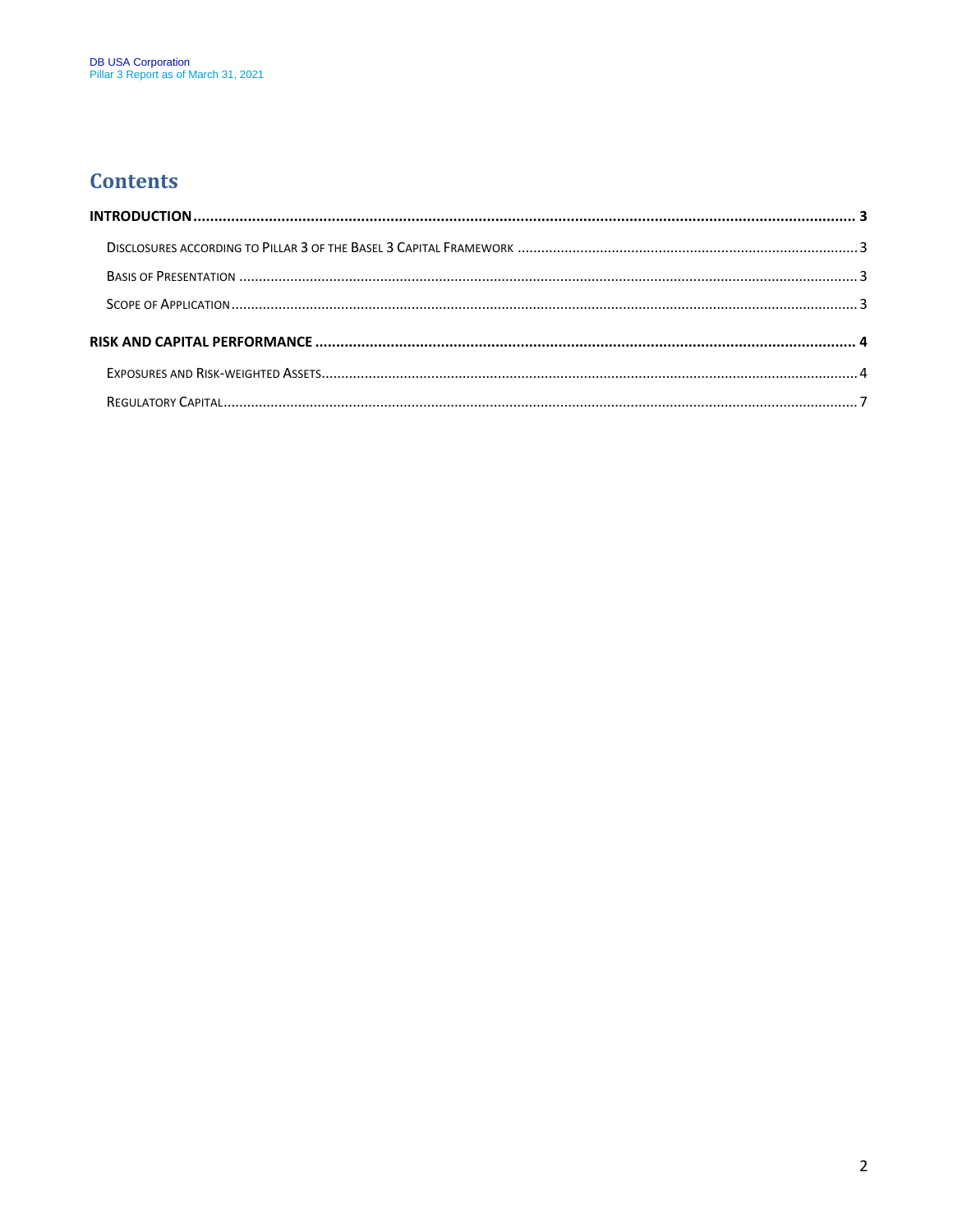## <span id="page-2-0"></span>Introduction

## <span id="page-2-1"></span>Disclosures according to Pillar 3 of the Basel 3 Capital Framework

The purpose of this Report is to provide Pillar 3 disclosures for DB USA Corporation ("DB USA Corp") as required by the regulatory framework for capital & liquidity, established by the Basel Committee on Banking Supervision, also known as Basel 3. Per regulation it is not required to have Pillar 3 disclosures audited. As such the information provided in this Pillar 3 Report is unaudited.

#### <span id="page-2-2"></span>Basis of Presentation

DB USA Corp Pillar 3 Report has been prepared in accordance with U.S. Generally Accepted Accounting Principles ("U.S. GAAP"), while Regulatory Capital and Risk Weighted Assets ("RWA") calculations are based on U.S. Basel 3 Standardized Approach ("U.S. Basel 3") capital rules. In this regard RWA, Regulatory Capital and associated disclosures are based on U.S. regulatory reporting requirements as defined by the Federal Reserve Bank FR Y-9C Consolidated Financial Statements for Bank Holding Companies ("FR Y-9C") and in conjunction with U.S. Basel 3 rules. Quantitative Pillar 3 disclosures, in the Pillar 3 Report follow the classification and segmentation required by the FR Y-9C reporting requirements and U.S. Basel 3 guidelines. Where appropriate, we have introduced and modified disclosure tables required by the European Banking Authority ("EBA"), in order to present information consistent with the reporting made in the FR Y-9C and the DB USA Corp audited financial statements, also prepared on a U.S. GAAP basis.

#### <span id="page-2-3"></span>Scope of Application

DB USA Corp is the US Intermediate Holding Company ("IHC") of Deutsche Bank AG ("DB Group") that is implemented pursuant to Regulation YY: Enhanced Prudential Standards for Bank Holding Companies and Foreign Banking Organizations, codified in 12 C.F.R. Part 252, and, in particular, Subpart O - Enhanced Prudential Standards for Foreign Banking Organizations with Total Consolidated Assets of \$100 Billion or More and Combined U.S. Assets of \$100 Billion or More" (the "FBO EPS Rule"). The FBO EPS Rule requires that a foreign banking organization ("FBO") having combined US assets of \$100 billion or more and US non-branch assets of \$50 billion or more establish in the US an IHC for its US subsidiaries that must be organized under the applicable US laws and operate under all applicable US regulatory requirements, including leverage and risk-based capital standards, stress testing, risk management and liquidity requirements. DB USA Corp consolidates all of DB Group subsidiaries in the U.S. which include Deutsche Bank Trust Corporation ("DBTC"), Deutsche Bank Trust Company Americas ("DBTCA"), Deutsche Bank Securities Inc. ("DBSI"), Deutsche Bank US Financial Markets Holding Corp. ("DBUSH"), Deutsche Bank Americas Holding Corp. ("DBAH") and German American Capital Corp. ("GACC").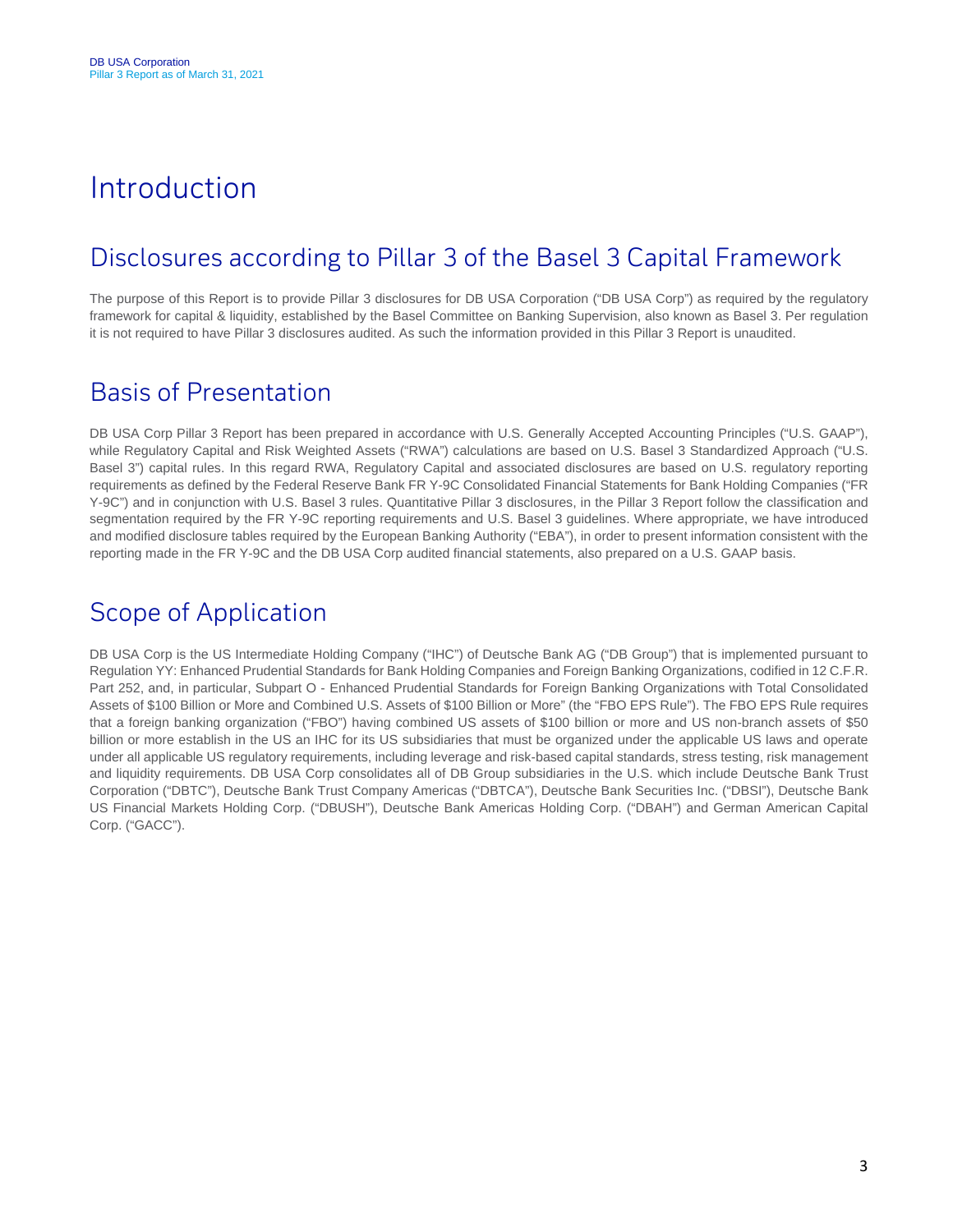# <span id="page-3-0"></span>Risk and Capital Performance

## <span id="page-3-1"></span>Exposures and Risk-weighted Assets

DB USA Corp RWA are calculated based on the U.S. Basel 3 Standardized Rules.

The information in the schedules below presents DB USA Corp distribution of RWA by exposure categories as reported in DB USA Corp's FR Y-9C, Schedule HC-R Regulatory Capital for the period ended March 31, 2021.

Operational Risk RWA is not applicable for banks calculating RWA under the U.S. Basel 3 Standardized Rules.

Market Risk RWA is only applicable to banks that are subject to the Market Risk Final Rule. This rule applies to US banking organizations that have significant trading activity ("Market Risk Banking Organizations"). US Market Risk Banking Organizations have aggregated trading assets and liabilities of at least \$1 billion or 10% of total assets. DB USA Corp does meet the definition of a Market Risk Banking Organization and therefore is subject to the Market Risk RWA.

## Variance Commentary (2020Q4 to 2021Q1)

The March 2021 On-balance Sheet Exposures were largely unchanged at \$110.1 billion as compared with December 2020 however RWA increased \$1.0 billion to \$37.3 billion.

On –balance Sheet Exposures:

- $$(3.1)$  billion decrease in cash and balances due from depository institutions held by DBTCA, is driven by lower deposits (\$7.2 billion) offset by a decrease in reverse repos (\$5.2 billion). In addition there was an increase in other assets (\$0.3 billion) and a decrease in other liabilities (\$0.3 billion) both contributing to a reduction in cash.
- \$1.3 billion increase in Securities purchased under agreement to resell primarily driven by higher stock borrow balances of \$1 billion driven by increased client activity compared to December 2020 in the Investment Banking business, and reverse repurchase contracts which increased \$0.4 billion.
- \$1.7 billion increase in all Other Assets driven by fails to deliver which were up \$1.1 billion primarily from the Investment Banking business driven by higher client volumes at the end of March versus at the end of December, and higher unposted debits of \$0.5 billion driven by ACH unposted debits in the Corporate Bank.

Off –balance Sheet Exposures:

- \$6.0 billion decrease in Repo Style Transactions (on a Credit Equivalent basis) primarily due to lower balances against Central banks, and DB affiliates.

#### RWA:

The increase in RWA of \$1.0 billion was predominately driven by Standardized Market which increased by \$0.7 billion due to higher risk and exposure in the Investment Bank. In addition, Credit Risk increased \$0.3 billion driven by corporate exposures within the Corporate Bank.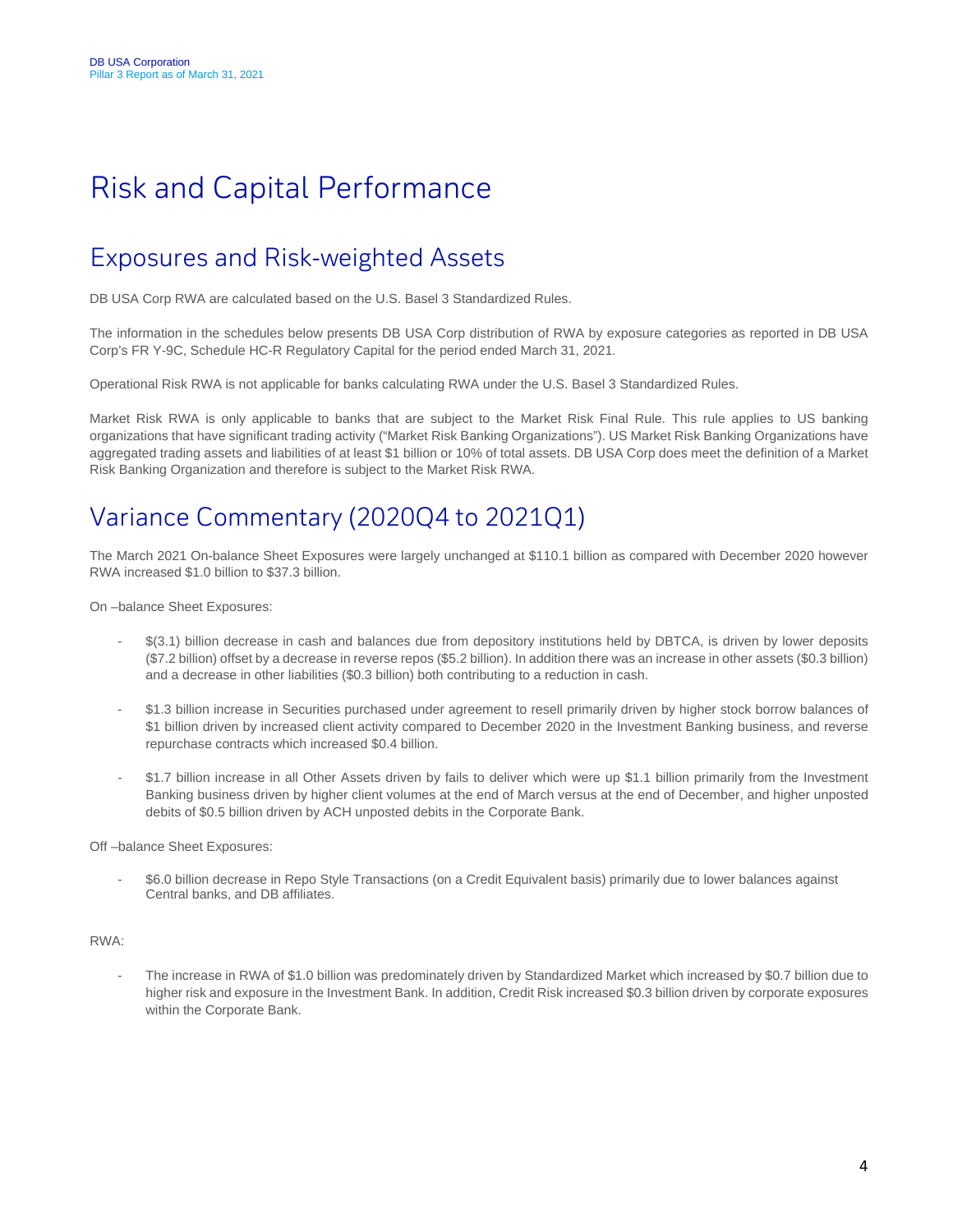#### Basel 3 Standardized Approach Exposure Amounts by Exposure Class

| in USD m.                                              |           | For the period ended |          |  |
|--------------------------------------------------------|-----------|----------------------|----------|--|
| <b>US Basel 3 Standardized Approach</b>                | 31-Dec-20 | 31-Mar-21            | Variance |  |
| On-balance Sheet Exposures                             |           |                      |          |  |
| Cash and balances due from depository institutions     | 20,673    | 17,566               | (3, 107) |  |
| Securities: Available for Sale                         | 1,365     | 928                  | (437)    |  |
| Securities Purchased under agreements to Resell        | 46,932    | 48.249               | 1,317    |  |
| Loans: Residential mortgage exposures                  | 2.789     | 2,706                | (83)     |  |
| Loans: All other exposures                             | 9,624     | 9,990                | 366      |  |
| Loans: Allowance for Loan Loss                         | (18)      | (15)                 | 3        |  |
| <b>Trading Assets</b>                                  | 17,741    | 18,789               | 1,048    |  |
| All Other Assets: All Other                            | 10,166    | 11,875               | 1,709    |  |
| Securitization Exposures: Trading Assets               | 675       | 9                    | (666)    |  |
| <b>Total On-balance Sheet Exposures</b>                | 109,947   | 110,097              | 150      |  |
| Off-balance Sheet Exposures (credit equivalent amount) |           |                      |          |  |
| Financial standby letters of credit                    | 700       | 718                  | 18       |  |
| Performance standby letters of credit                  | 18        | 36                   | 18       |  |
| Commercial and similar letters of credit               | $\Omega$  | 20                   | 20       |  |
| Repo style transactions                                | 22,630    | 16,603               | (6,027)  |  |
| Unused commitments: 1 year of less                     | 25        | 20                   | (5)      |  |
| Unused commitments: exceeding 1 year                   | 2,300     | 2,328                | 28       |  |
| Over-the-counter derivatives                           | 144       | 226                  | 82       |  |
| <b>Centrally Cleared derivatives</b>                   | 468       | 559                  | 91       |  |
| <b>Unsettled Transactions</b>                          | 215       | 379                  | 164      |  |
| <b>Total Off-balance Sheet Exposures</b>               | 26,500    | 20,889               | (5,611)  |  |

Figures may include rounding differences.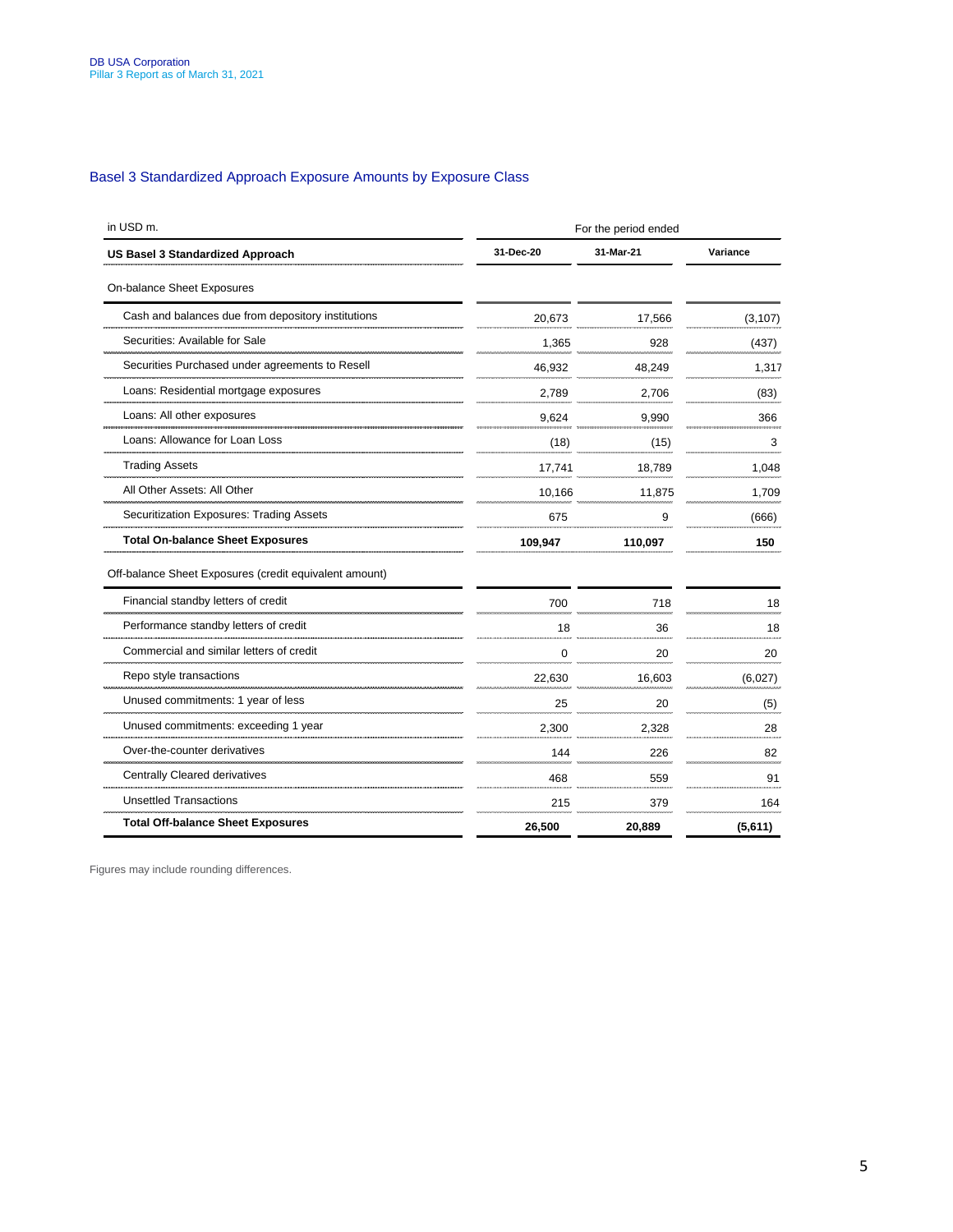#### Basel 3 Standardized Approach Risk-weighted Assets by Exposure Class

|                                                    | For the period ended |            |            |
|----------------------------------------------------|----------------------|------------|------------|
| in USD m.                                          | 31-Dec-20            | 31-Mar-21  | Variance   |
| On-balance Sheet Exposures                         | <b>RWA</b>           | <b>RWA</b> | <b>RWA</b> |
| Cash and balances due from depository institutions | 513                  | 397        | 116        |
| Securities: Available for Sale                     | 43                   | 55         |            |
| Securities Purchased under agreements to Resell    |                      |            |            |
| Loans: Residential mortgage exposures              | 1.451                | 1.430      | '21        |
| Loans: All other exposures                         | 9.350                | 9.694      |            |
| Loans: Allowance for Loan Loss                     |                      |            |            |
| <b>Trading Assets</b>                              | 85                   | 258        | 173        |
| All Other Assets                                   | 5.590                | 5.535      | (55)       |
| Securitization Exposures: Trading Assets           | 123                  | 60         | (63)       |
| <b>Total On-balance Sheet Exposures</b>            | 17,155               | 17.429     | 274        |

| Off-balance Sheet Exposures                              | <b>RWA</b> | <b>RWA</b> | <b>RWA</b> |
|----------------------------------------------------------|------------|------------|------------|
| Financial standby letters of credit                      | 529        |            |            |
| Performance standby letters of credit                    | 9          | 18         |            |
| Commercial and similar letters of credit                 |            |            |            |
| Repo style transactions                                  | 4.868      | 4.907      | 39         |
| Unused commitments: 1 year or less                       |            |            |            |
| Unused commitments: exceeding 1 year                     | 809        | 817        |            |
| Over-the-counter derivatives                             |            |            |            |
| Centrally Cleared derivatives                            |            |            |            |
| <b>Unsettled Transactions</b>                            |            | 30         | 11         |
| <b>Total Off-balance Sheet Exposures</b>                 | 6,336      | 6,383      | 47         |
| <b>Total Risk Weighted Assets, excluding Market Risk</b> | 23,491     | 23,812     | 321        |
| <b>Standardized Market Risk Weighted Assets</b>          | 12,791     | 13,447     | 656        |
| <b>Total Risk Weighted Assets</b>                        | 36,282     | 37,259     | 977        |
|                                                          |            |            |            |

Figures may include rounding differences.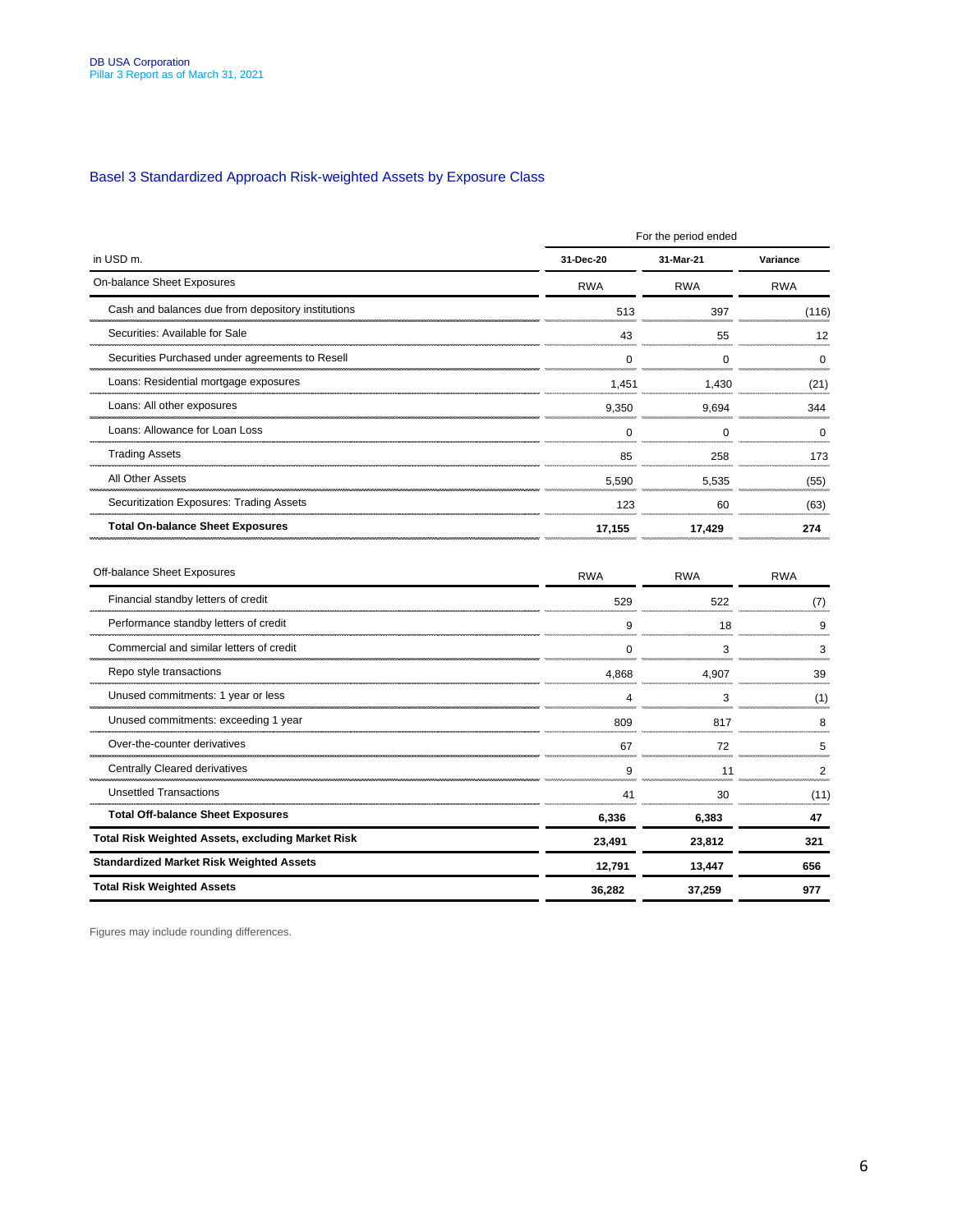## <span id="page-6-0"></span>Regulatory Capital

The calculation of DB USA Corp's regulatory capital is pursuant to the U.S. Basel 3 Standardized Rules and includes applicable deductions and filters. The information in this section is based on the regulatory principles of consolidation.

Pursuant to the effective regulations on its formation date of July 1, 2016, DB USA Corp's regulatory capital comprises Tier 1 (T1) and Tier 2 (T2) capital. Tier 1 capital is subdivided into Common Equity Tier 1 (CET1) capital and Additional Tier 1 (AT1) capital.

CET1 is comprised of the common stock issued by DB USA Corp, related surplus and retained earnings. AT1 capital is comprised of Class A and Class B Preferred Stock issued by DB USA Corp; there are no Tier 2 instruments issued by DB USA Corp. The terms of the common stock within CET1 provide for the normal payment of dividends if and when declared.

The AT1 preferred stock is voting, non-cumulative, perpetual, has no maturity date and will not be subject to redemption at the option of DB USA Corp or the holders of the preferred stock. Additionally, the preferred stock will not be subject to any mandatory redemption, sinking fund or other similar provisions. Class B ranks pari passu with Class A shares. The preferred stock has a preference over the common stock in the event of liquidation and qualifies as Tier 1 capital in accordance with regulatory capital requirements. DB USA Corp. has outstanding Class A and Class B series preferred stock issued with fixed dividend coupon rates of 8.28% and 5.31%, respectively. This fixed rate dividend is subject to discretionary cancelation, which results in a dividend stopper in respect of common stock. The decision whether a distribution can be made is subject to the DB USA Corp Board declaring a distribution, and receiving regulatory approvals. Beginning on September 23, 2026, the preferred stock may be converted, in whole or in part, at the option of the holder thereof into shares of common stock, at the rate of one share of common stock per each share of preferred stock.

## Variance Commentary (2020Q4 to 2021Q1)

The Common Equity Tier 1 Capital Ratio for March 2021 is 27.62%, down 9bps from December 2020. The ratio was relatively unchanged due to the higher CET1, which was up \$236 million due to net income for the period, being offset by the rise in RWA.